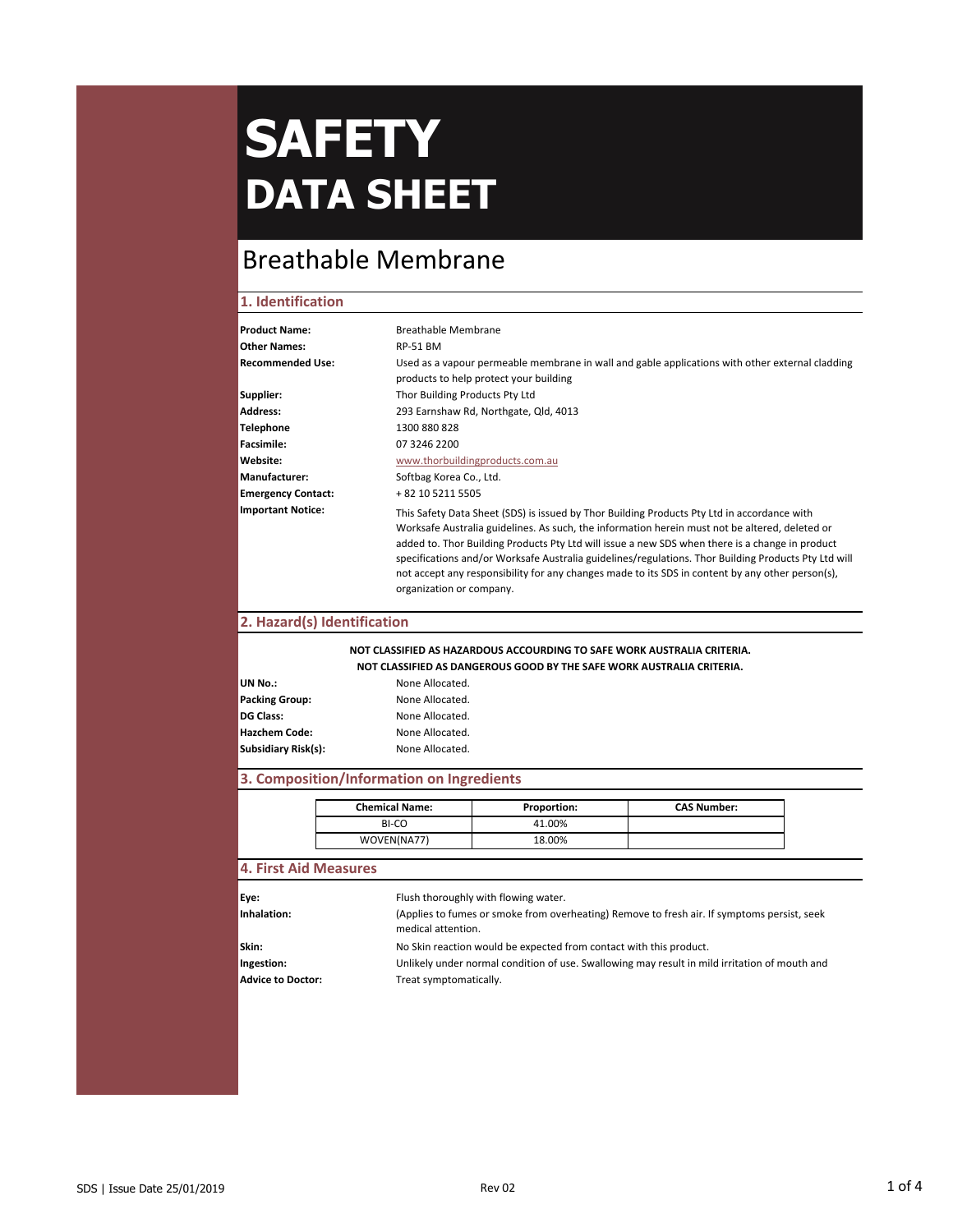### **5. Fire Fighting Measures**

| Flammability:                         | None Allocated                                                                                                                                            |  |
|---------------------------------------|-----------------------------------------------------------------------------------------------------------------------------------------------------------|--|
| <b>Fire and Explosion:</b>            | During a fire, irritating or highly toxic hazes are generated by thermal decomposition.                                                                   |  |
| Extinguishing:                        | Wear self-contained breathing apparatus in fire extinguishing activities. Use water, dry chemical<br>powder, foam or carbon dioxide extinguishing method. |  |
| <b>Hazchem Code:</b>                  | None Allocated                                                                                                                                            |  |
| <b>6. Accidental Release Measures</b> |                                                                                                                                                           |  |
| <b>Personal Precautions:</b>          | Gloves Required when heating objects to avoid burn.                                                                                                       |  |
| <b>Environmental Precautions:</b>     | Not Applicable.                                                                                                                                           |  |
| <b>Methods of Cleaning:</b>           | Not Applicable.                                                                                                                                           |  |
| <b>References</b>                     | Not Applicable.                                                                                                                                           |  |
| 7. Storage and Handling               |                                                                                                                                                           |  |
| Storage:                              | Store with suitable ventilation. Avoid fire, direct sunlight and water / getting wet.                                                                     |  |
| <b>Handling</b>                       | Avoid Contact with Skin or Eyes. Use only in well-ventilated areas.                                                                                       |  |

### **8. Exposure Controls/Personal Protection**

| <b>Exposure Standards:</b>   | No Australian exposure standard(s) allocated.                |
|------------------------------|--------------------------------------------------------------|
| <b>Biological Limits:</b>    | No biological limit(s) allocated.                            |
| <b>Engineering Controls:</b> | No Engineering Control(s) allocated.                         |
| <b>PPE:</b>                  | Gloves required when heating objects in order to avoid burn. |

### **9. Physical and Chemical Properties**

| Appearance:              | Spun bounded non-woven. |                                     |                |
|--------------------------|-------------------------|-------------------------------------|----------------|
| Odour:                   | Odourless.              | <b>Upper/Lower Explosion Limit:</b> | Not Available. |
| Flammability:            | Not Available.          |                                     |                |
| <b>Boiling Point:</b>    | Not Determined.         | <b>Autoignition Temp:</b>           | Not Available. |
| <b>Melting Point:</b>    | Not Available.          | <b>Decomposition Temp:</b>          | Not Available. |
| Vapour Density:          | Not Determined.         | <b>Viscosity</b>                    | Not Available. |
| <b>Specific Gravity:</b> | Not Available.          | <b>Partition Coefficient:</b>       | Not Available. |
| Solubility (water):      | Not Soluble.            | % Volatiles                         | Not Available. |
| <b>Vapour Pressure:</b>  | Not Determined.         |                                     |                |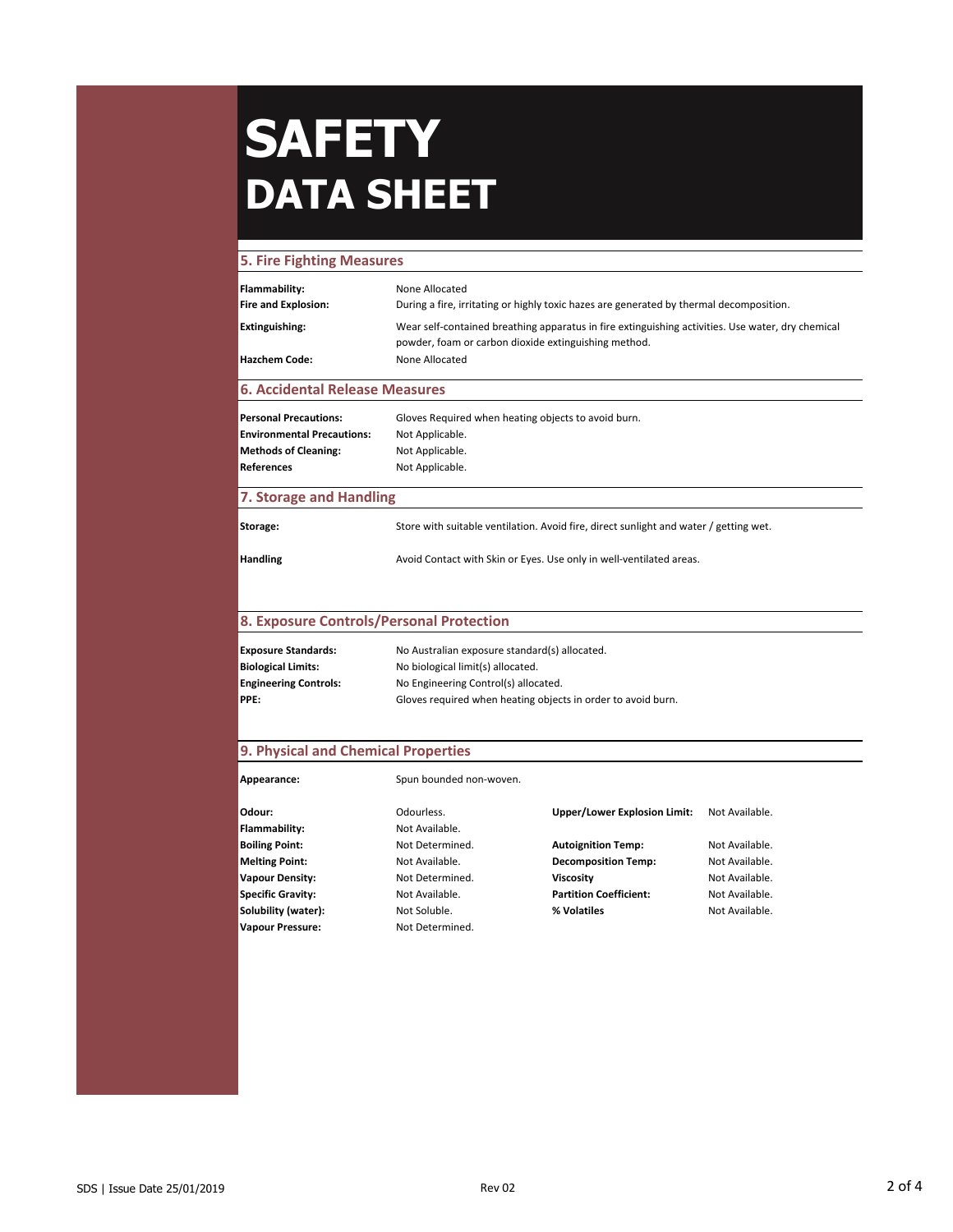#### **10. Stability and Reactivity**

| <b>Chemical Stability:</b>     | Stable.                                                                                      |
|--------------------------------|----------------------------------------------------------------------------------------------|
| <b>Conditions to Avoid:</b>    | Heating over 120°c                                                                           |
| Materials to Avoid:            | Not Available.                                                                               |
| <b>Hazardous Decomposition</b> | When heated above 120°c, the adhesive may break down releasing chlorine & hydrogen chloride. |
| <b>Products:</b>               |                                                                                              |
| <b>Hazardous Reactions:</b>    | Not Available.                                                                               |

#### **11. Toxicological Information**

| <b>Health Hazard Summary:</b><br>Eye: | Not classified as hazardous according to Australian Standard Criteria.<br>Exposure considered unlikely. Due to product form and nature of use, the potential for exposure is<br>reduced. AS/NZA 1336 recommended practices for occupational eye protection. |
|---------------------------------------|-------------------------------------------------------------------------------------------------------------------------------------------------------------------------------------------------------------------------------------------------------------|
| Inhalation:                           | Exposure considered unlikely. Due to product form and nature of use, an inhalation hazard is not<br>anticipated with normal use. AS/NZS 1716 Respiratory protective devices.                                                                                |
| Skin:                                 | Low irritant. Prolonged or repeated contact may result in mild irritation. AS/NZS 2161 Occupational<br>protective gloves.                                                                                                                                   |
| Ingestion:                            | Ingestion is considered unlikely due to product form.                                                                                                                                                                                                       |
| <b>Toxicity Data:</b>                 | Bi-co 41% Woven(NA77) 18%                                                                                                                                                                                                                                   |

#### **12. Ecological Information**

| Toxicity:                             | No reports of Ecotoxicity.                                |
|---------------------------------------|-----------------------------------------------------------|
| <b>Persistence and Degradability:</b> | Product would be expected to be of low bio-degradability. |
| <b>Bio accumulative Potential:</b>    | No information provided.                                  |
| Mobility in Soil:                     | Low mobility in landfill situation.                       |
| Other Adverse Effects:                | No information provided.                                  |
|                                       |                                                           |

### **13. Disposal Considerations**

| <b>Waste Disposal</b> |
|-----------------------|
| Legislation:          |

**Waste Disposal** Dispose of to an approved landfill site. Contact the manufacturer for additional information. **Legislation:** Dispose of in accordance with relevant local legislation.

### **14. Transport Information**

#### **NOT CLASSIFIED AS DANGEROUS GOOD BY THE SAFE WORK AUSTRALIA CRITERIA.**

| <b>UN Number:</b>            | None Allocated. |
|------------------------------|-----------------|
| <b>Proper Shipping Name:</b> | None Allocated. |
| <b>DG Class:</b>             | None Allocated. |
| Subsidiary Risk(s):          | None Allocated. |
| <b>Packing Group:</b>        | None Allocated. |
| <b>Hazchem Code:</b>         | None Allocated. |
|                              |                 |

### **15. Regulatory Information**

| <b>Poisons Schedule:</b>    | A poison schedule number has not been allocated to this product using the criteria in the Standard<br>for the Uniform Scheduling of Medicines and Poisons (SUSMP) |
|-----------------------------|-------------------------------------------------------------------------------------------------------------------------------------------------------------------|
| <b>Inventory Listing(s)</b> | AUSTRALIA: AICS (Australian Inventory of Chemical Substances)<br>All components are listed on AICS, or are exempt.                                                |